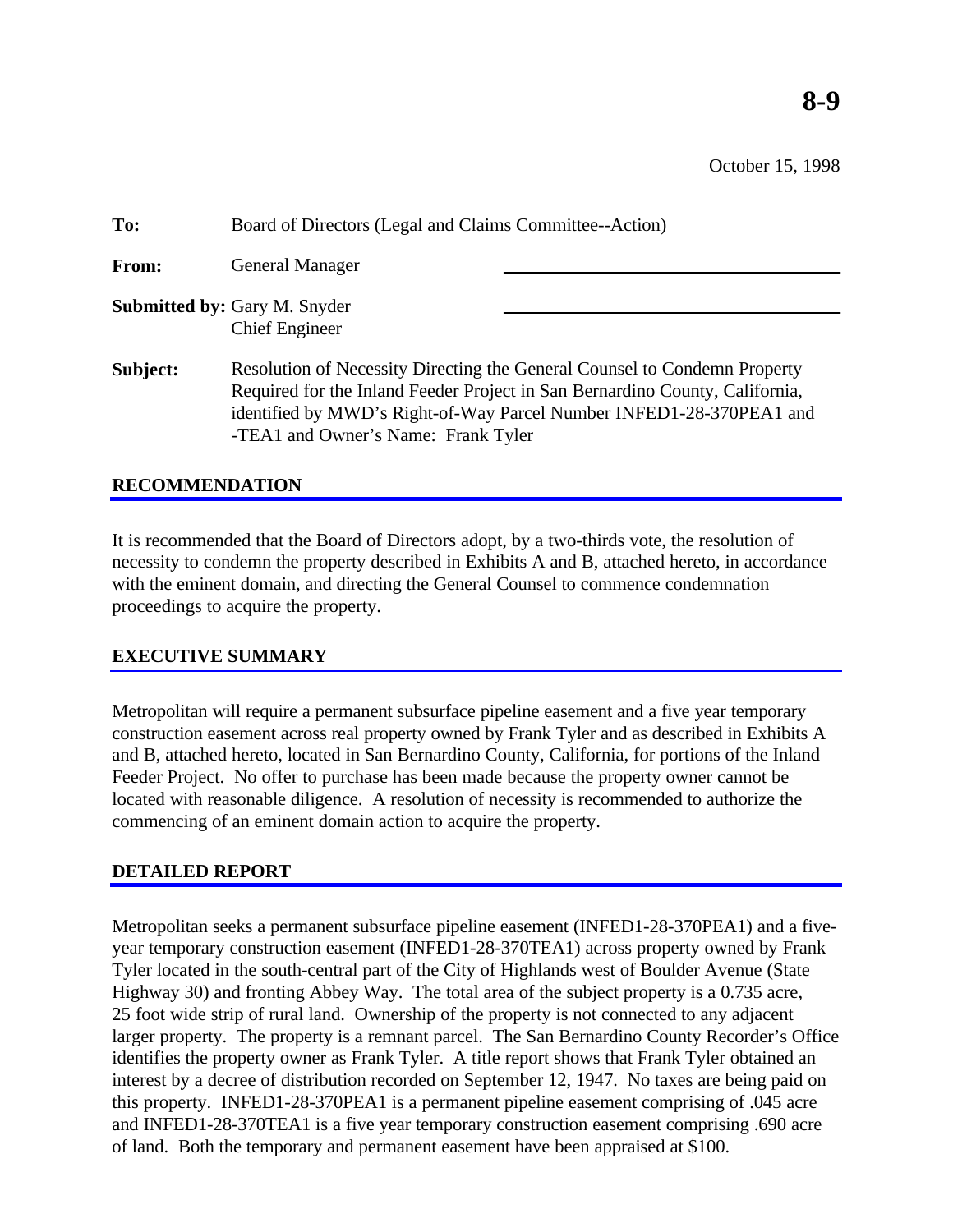An attempt to contact the property owner has been made, but the San Bernardino County Assessor's Office has no information and there is no telephone listing. The property appears on the assessor parcel map as a portion of dedicated Abbey Way. However, neither the County of San Bernardino nor the City of Highland have accepted this area into the public road system. The property is partially paved.

No notice of intention to adopt a resolution of necessity and for an opportunity to appear and be heard before the Special Committee on Real Property Management was sent because, after due diligence, the property owner could be located. No written request was received and the property owner did not appear at the hearing. A written summary of the hearing and the recommendation of the Special Committee on Real Property Management is attached. The Special Committee voted to recommend approval of the proposed resolution.

Transmitted herewith is the form of resolution declaring the necessity of the Project and the acquisition of the permanent and temporary easements described in Exhibits A and B, attached thereto, and directing the General Counsel to commence condemnation proceedings in San Bernardino County to acquire the permanent subsurface pipeline and temporary easement.

On February 9, 1993, the Board certified that the Final Environmental Impact Report for the Inland Feeder Project had been completed in compliance with the California Environmental Quality Act (CEQA) and the State Guidelines, and that it had reviewed and considered the information contained in that document. The Board's action on the subject resolution is therefore in compliance with CEQA. No further environmental documentation or review is necessary for the Board to act on this request.

ks12271

**Attachment 8-9A**

**Attachment 8-9B**

**Exhibit A**

**Exhibit B**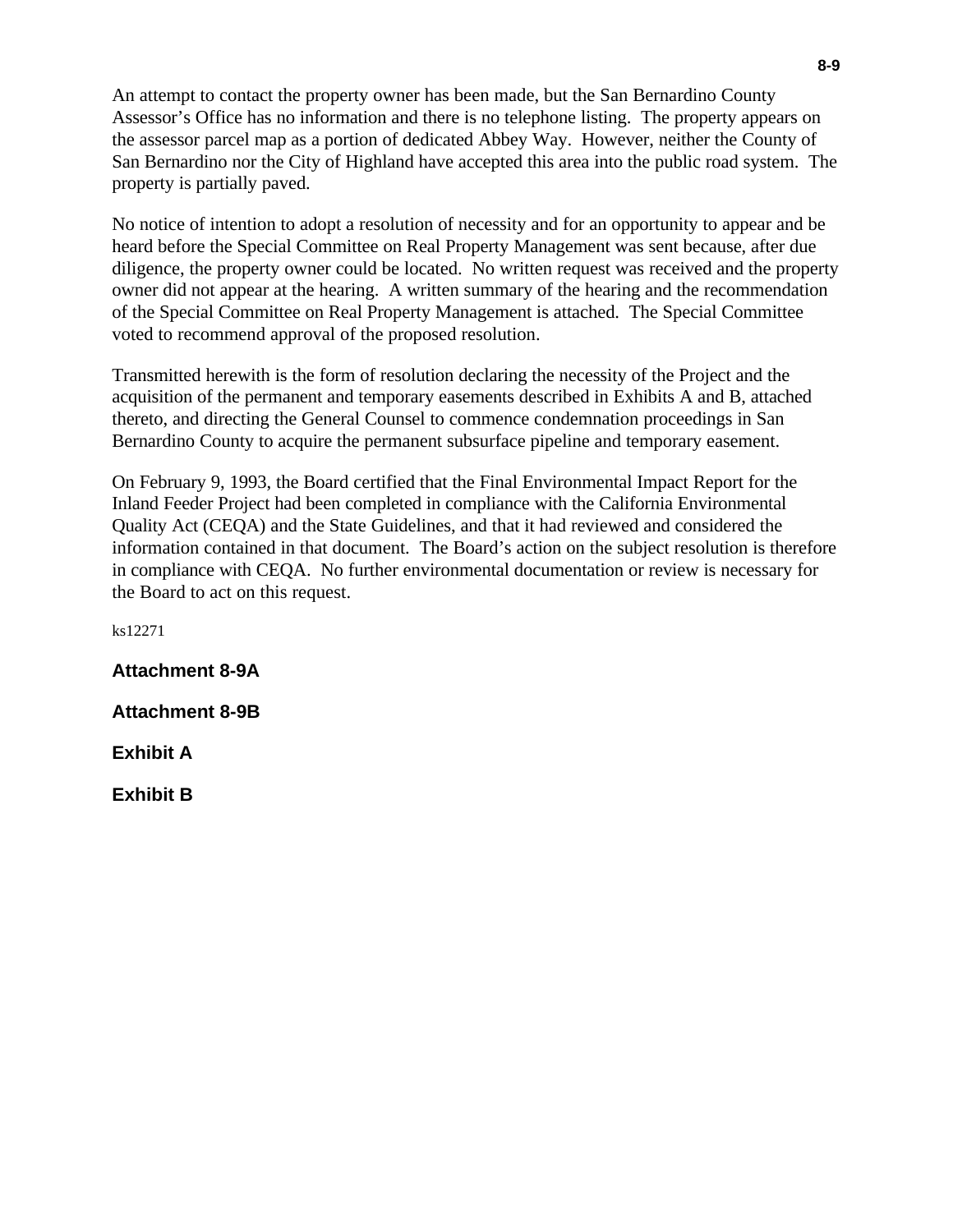## **Attachment 8-9A**

# SUMMARY OF HEARING AND RECOMMENDATION OF THE SPECIAL COMMITTEE ON REAL PROPERTY MANAGEMENT REGARDING ADOPTION OF A RESOLUTION OF NECESSITY TO CONDEMN PROPERTY FOR THE INLAND FEEDER PROJECT

On October 27, 1998, at the offices of The Metropolitan Water District of Southern California, located at 350 South Grand Avenue, Los Angeles, California 90071, Room 311, a hearing was held by the Special Committee on Real Property Management of the Board of Directors. Committee Chairman Jerry King presided. The Committee was called to order and a quorum was present.

Senior Deputy General Counsel Lauren Brainard advised the Committee that it has been delegated the authority by Metropolitan's Board of Directors to hold the hearing required by law as a prerequisite to the adoption of a resolution of necessity to acquire property through the exercise of the eminent domain power. The purpose of the hearing is to allow the Committee to make a determination regarding whether the public interest and necessity require the proposed Project, whether the Project is planned or located in the manner that will be most compatible with the greatest public good and the least private injury, and whether the easements to be acquired are necessary for the Project.

Mr. Brainard further advised the Committee that an attempt to contact the property owner had been made, but the San Bernardino County Assessor's Office had no information and there is no telephone listing. The property appears on the assessor parcel map as a portion of dedicated Abbey Way. However, neither the County of San Bernardino nor the City of Highland have accepted this area into the public road system. No notice of intention to adopt a resolution of necessity was served, nor an offer to purchase the easements were made because the property owner cannot be located.

Mr. Brainard made a presentation regarding the Inland Feeder Project, and identified the subject take as a permanent subsurface pipeline easement and a five year temporary construction easement in San Bernardino County located in the south-central part of the City of Highland west of Boulder Avenue and fronting on Abbey Way. The total area of the subject property is a 25 foot wide strip of rural land. Ownership of the property is not connected to any adjacent larger property. The property is a remnant parcel.

The Committee voted to recommend adoption of the resolution of necessity.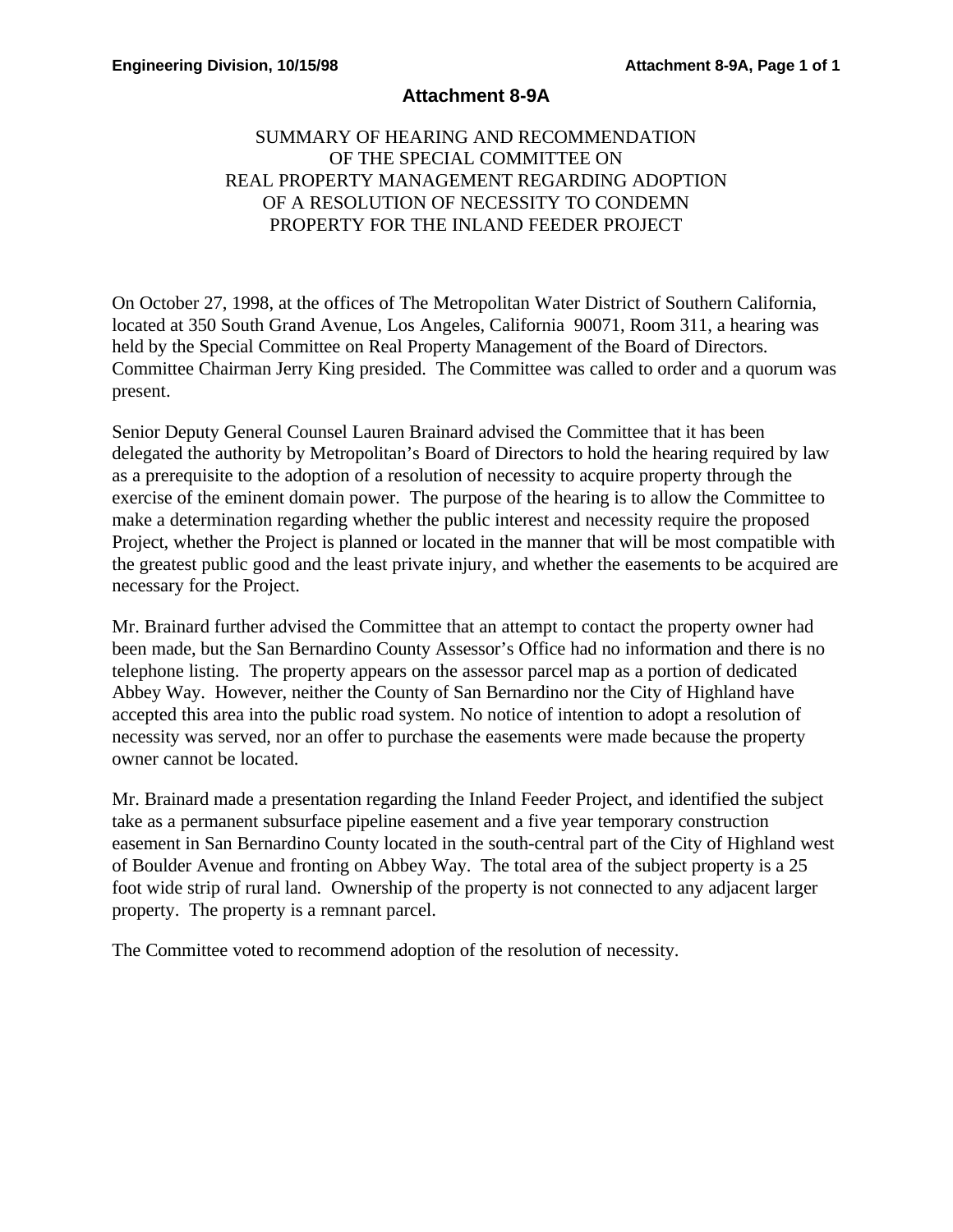#### **Attachment 8-9B**

### **RESOLUTION**

## **A RESOLUTION OF THE BOARD OF DIRECTORS OF THE METROPOLITAN WATER DISTRICT OF SOUTHERN CALIFORNIA DIRECTING THE CONDEMNATION OF CERTAIN PROPERTY SITUATED IN THE COUNTY OF SAN BERNARDINO (INLAND FEEDER PROJECT)**

BE IT RESOLVED by the Board of Directors of The Metropolitan Water District of Southern California (the "District").

Section 1. The District's Board hereby finds and determines that the public interest and necessity require, for public use, the construction, operation and maintenance of water conveyance facilities ("Inland Feeder Project") in the County of San Bernardino for the transportation and distribution of water for use within the District's boundaries and that certain properties situated in the County of San Bernardino are necessary therefor.

Section 2. The permanent and temporary easements to be acquired for the public use set forth in section 1, above, consist of a parcel of land described in Exhibits A attached hereto and incorporated herein by reference and shown on Exhibits B attached hereto and incorporated herein by reference.

Section 3. The District's Board hereby declares its intention to acquire the permanent and temporary easements described in Exhibits A and B attached, by proceedings in eminent domain as authorized by the Metropolitan Water District Act (Stats. 1969, Ch. 209, as amended).

Section 4. The District's Board hereby finds and determines that the proposed Project is planned or located in the manner that will be most compatible with the greatest public good and the least private injury.

Section 5. The District's Board hereby finds and determines that the permanent and temporary easements described in Exhibits A and B attached hereto are necessary for the proposed Project.

Section 6. The District's Board hereby finds and determines that after reasonable diligence the record property owner could not be located and that therefore, an offer as required by Government Code section 7267.2 could not be made to the owner of record of the property described in Exhibits A and B, attached hereto.

Section 7. The District's General Counsel is hereby directed to commence proceedings in the Superior Court of California, County of San Bernardino for the purpose of condemning and acquiring the permanent and temporary easements described in Exhibits A and B attached hereto, and to take such steps as may be necessary to secure an order of court permitting the District to take possession of the easements described in Exhibits A and B attached hereto for the uses and purposes herein described. He is authorized to take such actions and steps as he deems necessary in connection with such proceedings, including the amending of the complaint to reduce the extent of the easement to be acquired so as to reduce the compensation payable in the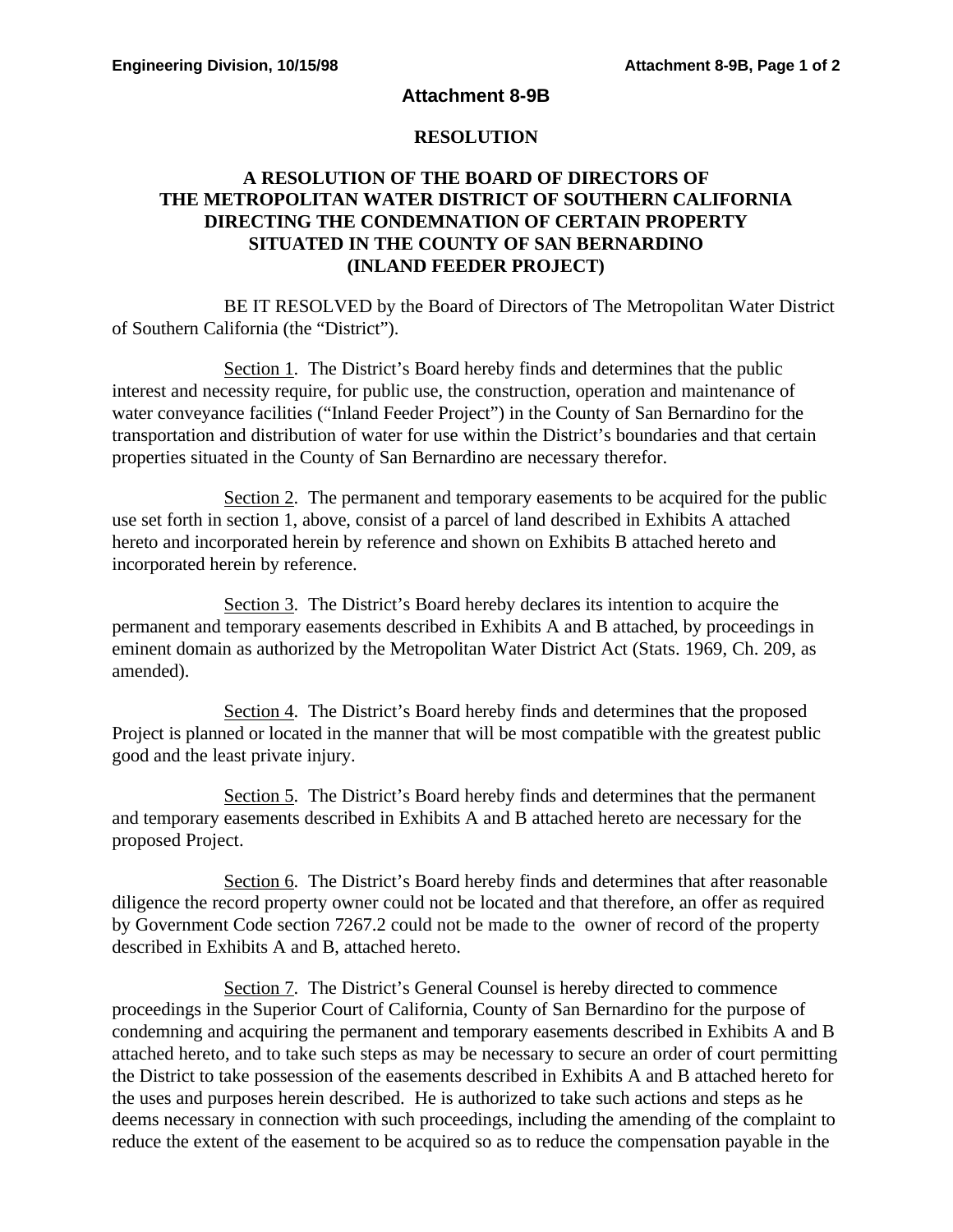#### **Engineering Division, 10/15/98 Attachment 8-9B, Page 2 of 2**

action where such change could not substantially impair the construction and operation of the said public works, and to incur expenses necessary and incidental to the action.

I HEREBY CERTIFY that the foregoing resolution was adopted at the meeting of the Board of Directors of The Metropolitan Water District of Southern California held the 10th day of November, 1998, by vote of two-thirds of all its members, and I further certify that the foregoing is a full, true and correct copy of the resolution.

> Executive Secretary The Metropolitan Water District of Southern California

\_\_\_\_\_\_\_\_\_\_\_\_\_\_\_\_\_\_\_\_\_\_\_\_\_\_\_\_\_\_\_\_\_\_\_\_\_\_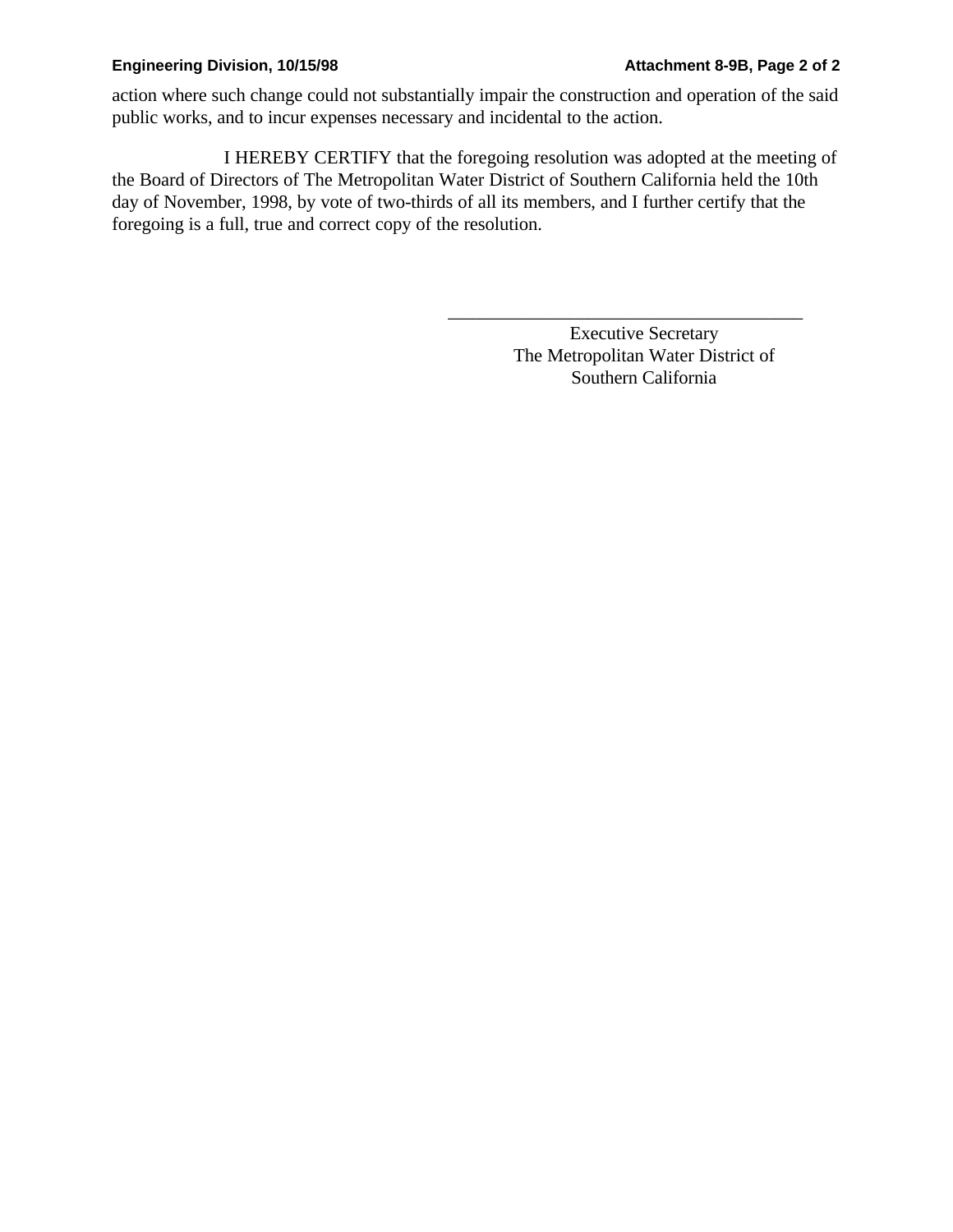## **Exhibit A**

1. A temporary easement for a term of five (5) years commencing on the effective date of an order for possession, in the property located in the County of San Bernardino, State of California, described herein as Parcel INFED1-28-370TEA1, and as shown on Exhibit B, attached hereto, for purposes of construction of a water conveyance pipeline, and subject to the following conditions:

> Prior to termination of the easement, all facilities or soils placed on the property by Metropolitan or its contractor shall be removed and the property and any improvements located thereon shall be restored or repaired to a condition as near as practicable to the condition that existed prior to Metropolitan's use of the easement. Metropolitan will not be required to restore vegetation to its pre-existing condition.

- 2. A permanent easement in the property described as Parcel INFED1-28-370PEA1, for the purpose of constructing, reconstructing, maintaining, operating, enlarging, removing, and replacing a line or lines of pipe at any time, and from time to time, for water transportation, with every appendage or structure necessary or convenient to be installed at any time in connection therewith; subject to the following conditions.
	- A. Owner shall not change the existing grade or otherwise modify the topography of the property affected by this easement without the prior consent of Metropolitan.
	- B. No building or other structure excepting pavement for road or parking use shall be constructed or maintained upon any portion of the easement by Owner.
	- C. Owner shall not plant trees or any other deep root vegetation within the easement area. Should Metropolitan require use of any portion of the easement area for replacement, relocation or installation of its pipeline, or for future pipelines, Owner shall remove any improvements at his or her own expense.
	- D. Owner shall retain the right of access over and across the easement area, and Metropolitan shall not unreasonably interfere with such right of access.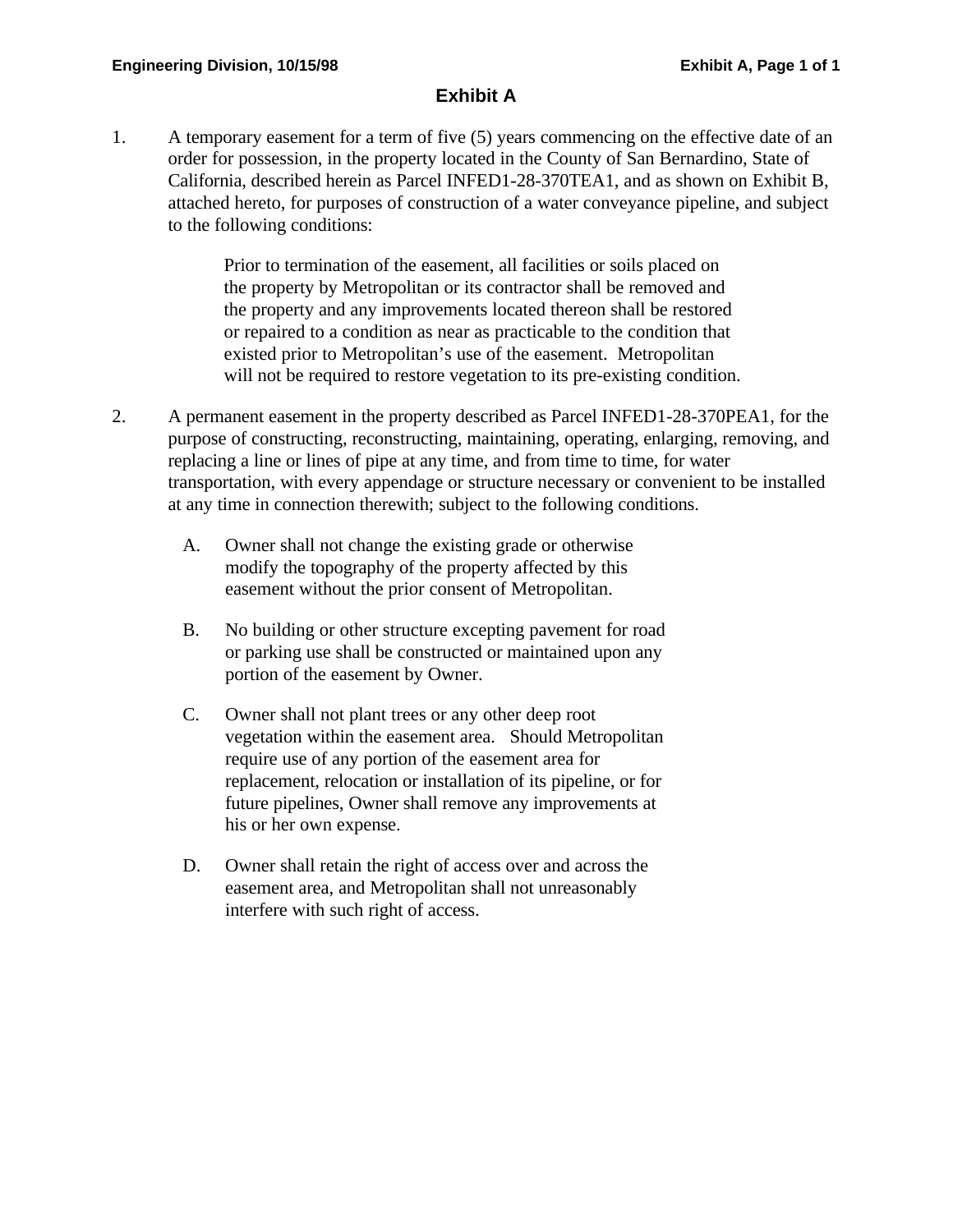### **Exhibit B**

#### EXHIBIT A

INFED1-28-370PEA1 (Permanent Easement) Frank Tyler

The southerly 25.00 feet of the southwest quarter of the southwest quarter (SW1/4SW1/4) of Section 2 Township 1 South, Range 3 West, San Bernardino Meridian in the City of Highland, County of San Bernardino, State of California.

EXCEPTING therefrom the westerly 30.00 feet of said SW1/4SW1/4.

ALSO EXCEPTING therefrom that portion of said SW1/4SW1/4 lying easterly and northeasterly of the following described line:

Commencing at the southwest corner of said Section 2, as marked by 2" iron pipe, 4" below surface, as shown on map filed in Book 105, pages 32 through 35 inclusive of Record of Surveys, records of said County; thence along the southerly line of said Section 2, S 89° 33' 29" E 122.11 feet to the POINT OF BEGINNING; thence leaving the southerly line of said Section 2, N 47° 21' 28" W 37.22 feet to a point on the northerly line of said 25 feet.

PREPARED UNDER MY SUPERVISION

Peter G. Wiseman, P.L.S. 6241

\_\_\_\_\_\_\_\_\_\_\_\_\_\_\_\_\_\_\_\_\_\_\_\_\_\_\_\_\_\_

\_\_\_\_\_\_\_\_\_\_\_\_\_\_\_\_\_\_\_\_\_\_\_\_\_\_\_\_\_\_

Date

AL p:\..\legal\28\370pea1.doc July 30, 1998